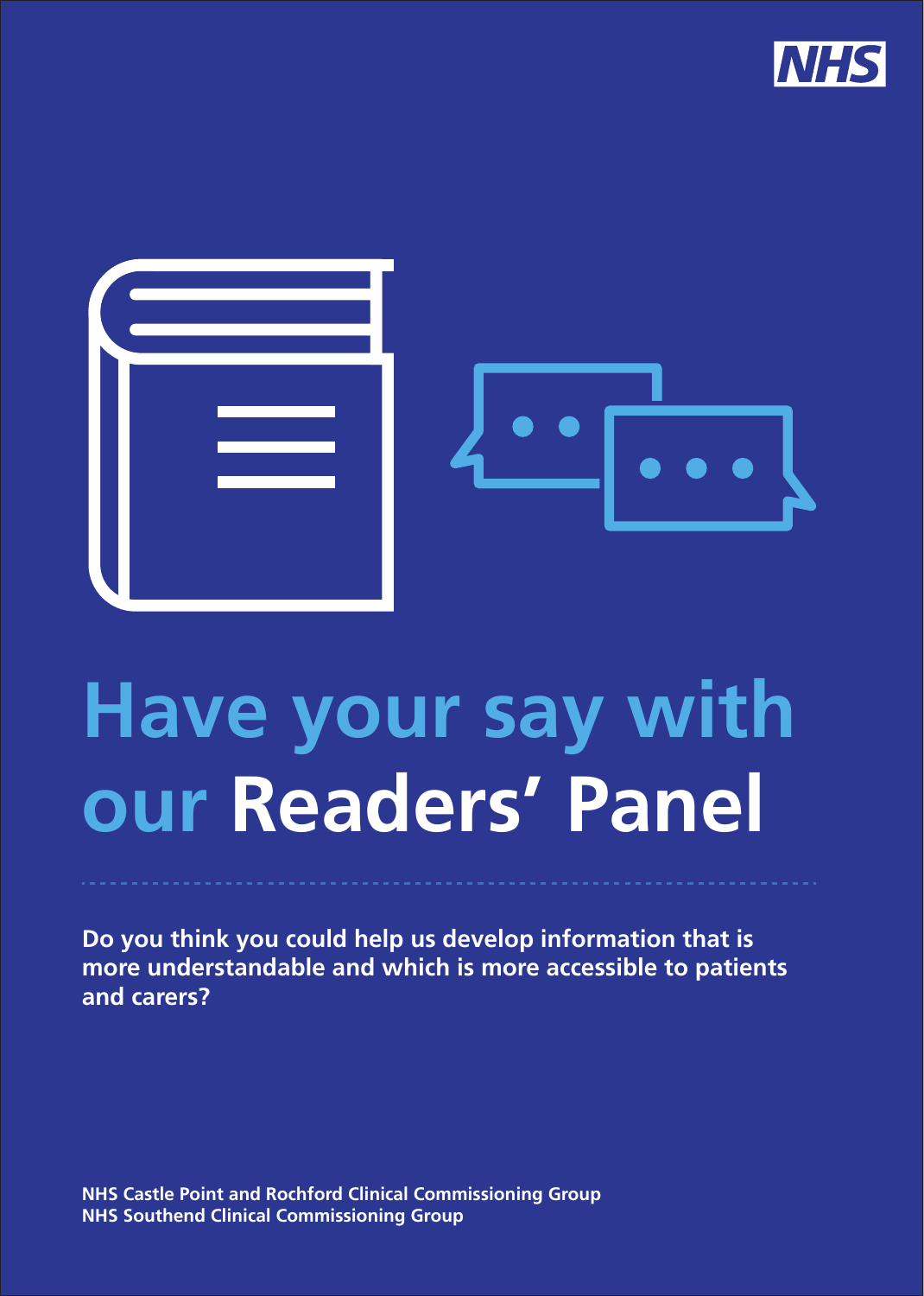**NHS Southend and Castle Point and Rochford Clinical Commissioning Groups (CCGs) are the organisations responsible for the planning and buying of many of the local NHS health services across south east Essex.**

**As CCGs, we are committed to engaging with, listening to and learning from our patients and carers. One of the ways we do this is through our Readers' Panel which helps us to ensure that our publications are informative and easy to understand.**

## **Why do the CCGs need a Readers' Panel?**

It is important to the CCGs that publications are easy to understand. One way in which we can ensure this is to ask local people who are patients and/or carers to guide us on what makes sense to them when looking at information in our publications.

#### **What is a Readers' Panel?**

A Readers' Panel is a group of volunteers who we ask to look at our publications, such as reports or leaflets, before they are published. It's important to note that the names and contact details of volunteer members of the CCGs Readers' Panel will only be used to communicate with in connection to the Readers' Panel. The CCGs will not pass on these details

to anyone else for any reason. Nobody outside of the CCGs will have access to these details.

#### **How will it work?**

The Readers' Panel will be asked for its comments on the draft publications that are sent to its members, who will be asked to consider the following about the information within: • Does it make sense? Could it be improved and why?

• How is it presented? Could it be improved and why?

- Does it meet its intended purpose? Could it be improved and why?
- Did you find it helpful?

We will also welcome any input into the content and style of our publications.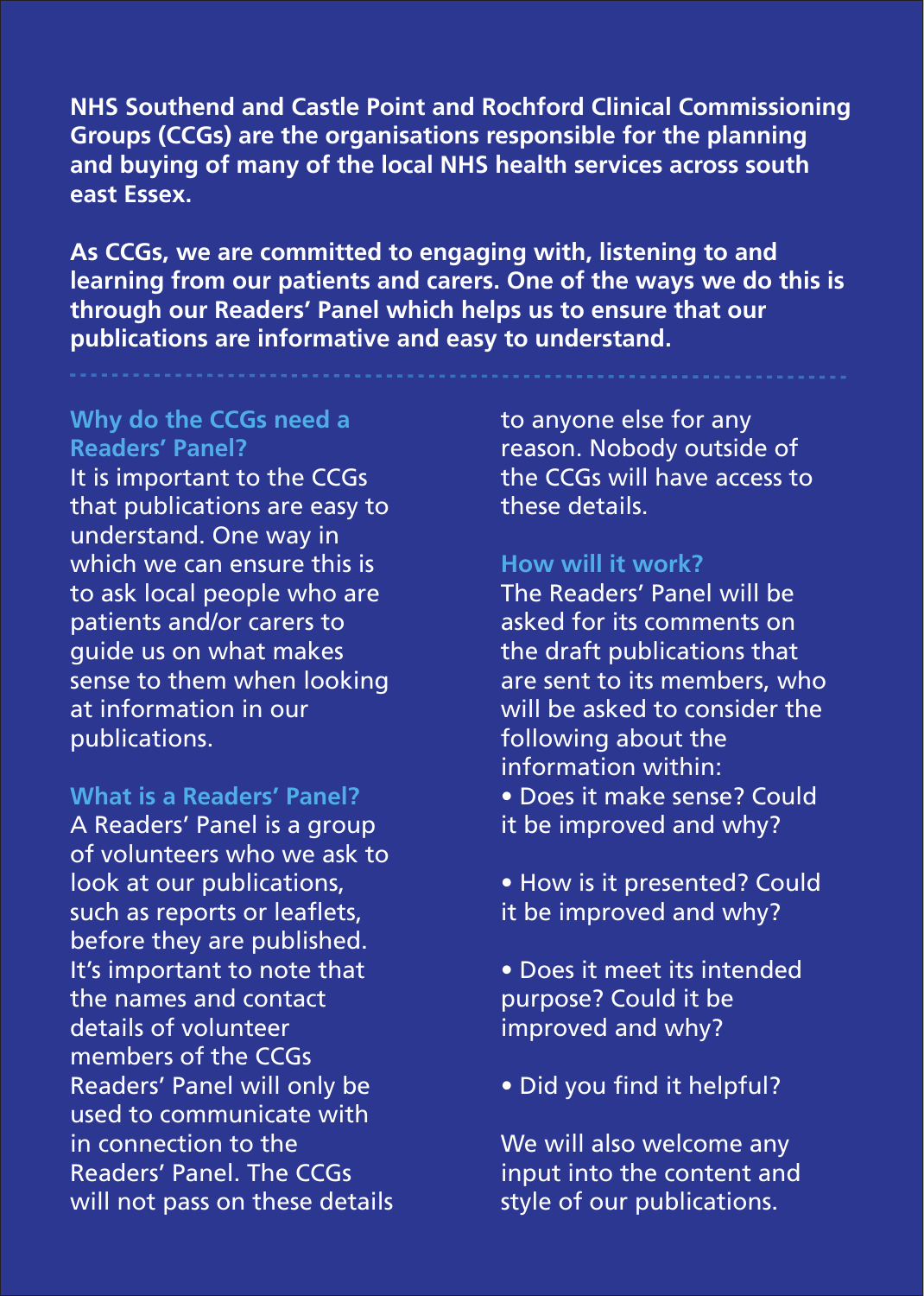# **How do the publications get to me?**

You have the option to choose how you wish to receive the publications and how you wish to respond.

We can send information by post and provide you with a FREEPOST envelope for you to return your comments, or you can receive information and send your comments via email.

We want to ensure that we make it as easy as possible for our Readers' Panel, we really do value everyone's input.

## **How often will I receive things?**

We will try, where possible, to keep a commitment to our Readers' Panel that we will never send more than three publications per month.

As some publications may take longer to read than others, we will always ensure that members of our Readers' Panel have plenty of time to respond. It is not expected that there will be publications available each month to review.

**What happens once I have commented on them?** Once you have made your comments, amendments and additions they will need to be sent back to the CCGs.

We will take into account your feedback and try and incorporate the comments, amendments or additions we receive. We will try and ensure that the Readers' Panel sees the revised publications before they are published. Where this is not possible, we will ensure that the Readers' Panel receives the final publication to see how important its input has been.

### **How can I get involved?**

If you are interested in becoming a Readers' Panel member or would like to know more then please contact Amanda Shears, Patient Engagement Officer: